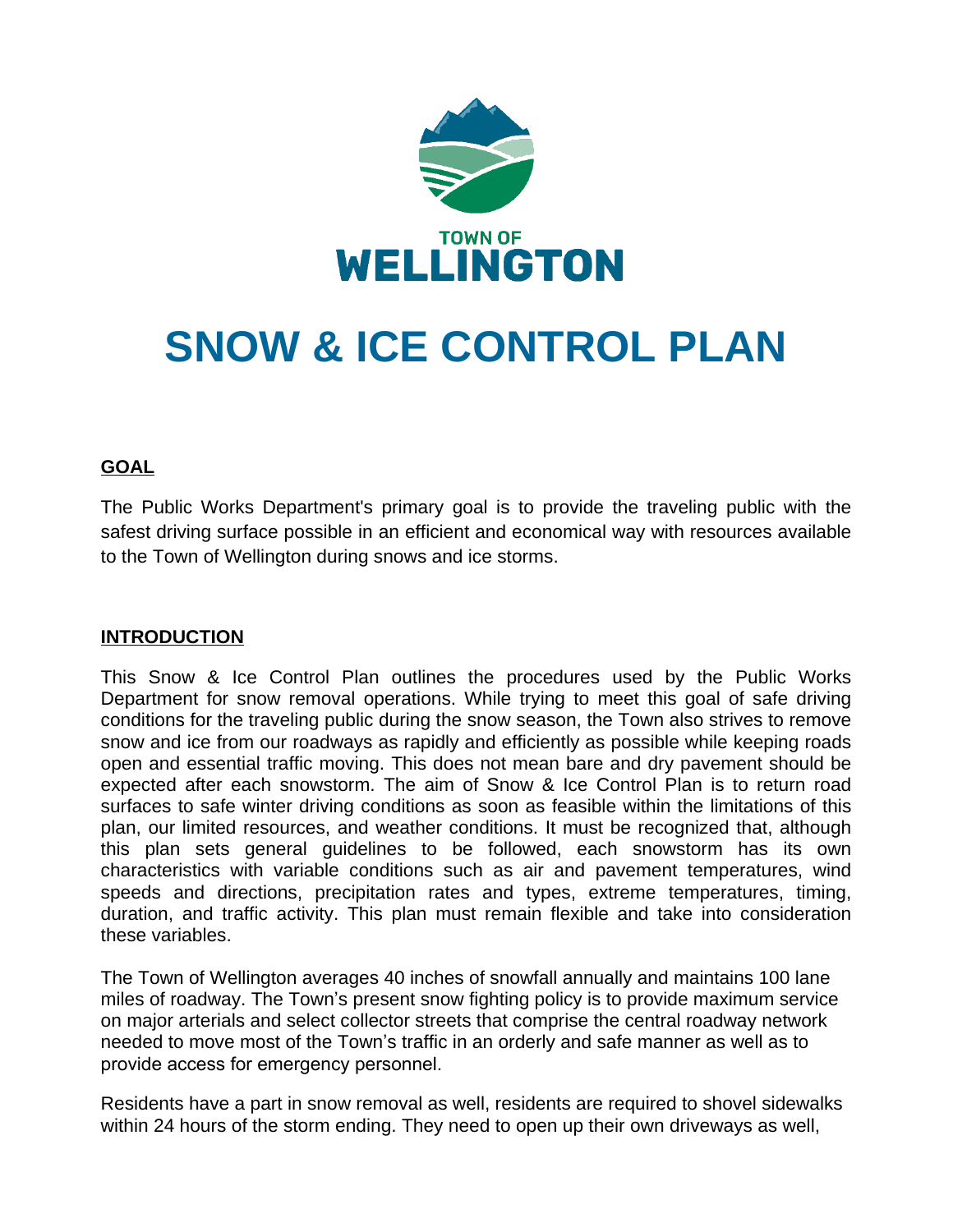after the plow truck passes by, if the windrow is too thick to drive over. Able-bodied residents are strongly encouraged to assist elderly and disabled neighbors in opening up their driveways for them.

## **SNOW PLOWING APPROACH**

We depend heavily on weather forecast data to develop a specific and unique snowfighting strategy for each storm. When storms materialize differently than what was forecast, in-the-moment adjustments are made as best as possible.

Wellington's approach to maintaining our roadway transportation network during/after snow events reflects common practices across Front Range cities; roads are categorized into three winter maintenance priorities: arterials, collectors, and residentials. In continual pursuit of excellence, cities along the Front Range regularly review and compare operations to employ new and better methods.

## **SNOW & ICE REMOVAL PRIORITIES**

**Priority I:** All main arterials and collector streets are plowed and treated with de-icing materials until the storm subsides. Roundabouts, major intersections with traffic signal lights and stop signs are treated with de-icing materials. Critical facilities such as Police & Fire Departments and all schools are plowed & treated with de-icing materials.

**Priority II:** Streets are heavily-used two lane collector streets, school bus routes and streets which serve commercial/industrial zones. (Some residential streets are identified as collector streets).

Once Priority 1 roadways are in good shape, snowplow trucks move on to plowing the loose snow from collector roads, while applying limited de-icing chemicals at the intersections. These plowed collector roads often remain snow-packed but are very drivable. This reduced level of maintenance on collector streets is because they carry far fewer vehicles, and travel speeds are much slower. It would require significant resources (i.e., lots of deicing chemicals and repeat plowing) to break through the snow-pack and bring the collector streets to bare pavement quickly.

#### **Priority III:**

All remaining streets/residential areas within the Town.

Per Front Range cities' common practice, we do not plow residential streets except for heavy snowfalls (i.e., typically six inches or more). Most of our snow events land in the two to five-inch range, which two-wheel drive cars can easily manage. Unlike more northerly and easterly Snow Belt cities, we often experience ample sunshine and warmer days on the heels of our snow storms, which causes the remaining road snow to melt off. Please note any operators of private snow removal services not hired by the Town, but operating within the Town limits, shall completely clean all snow pushed onto the Town streets and be liable for all damages caused to Town or Private properties.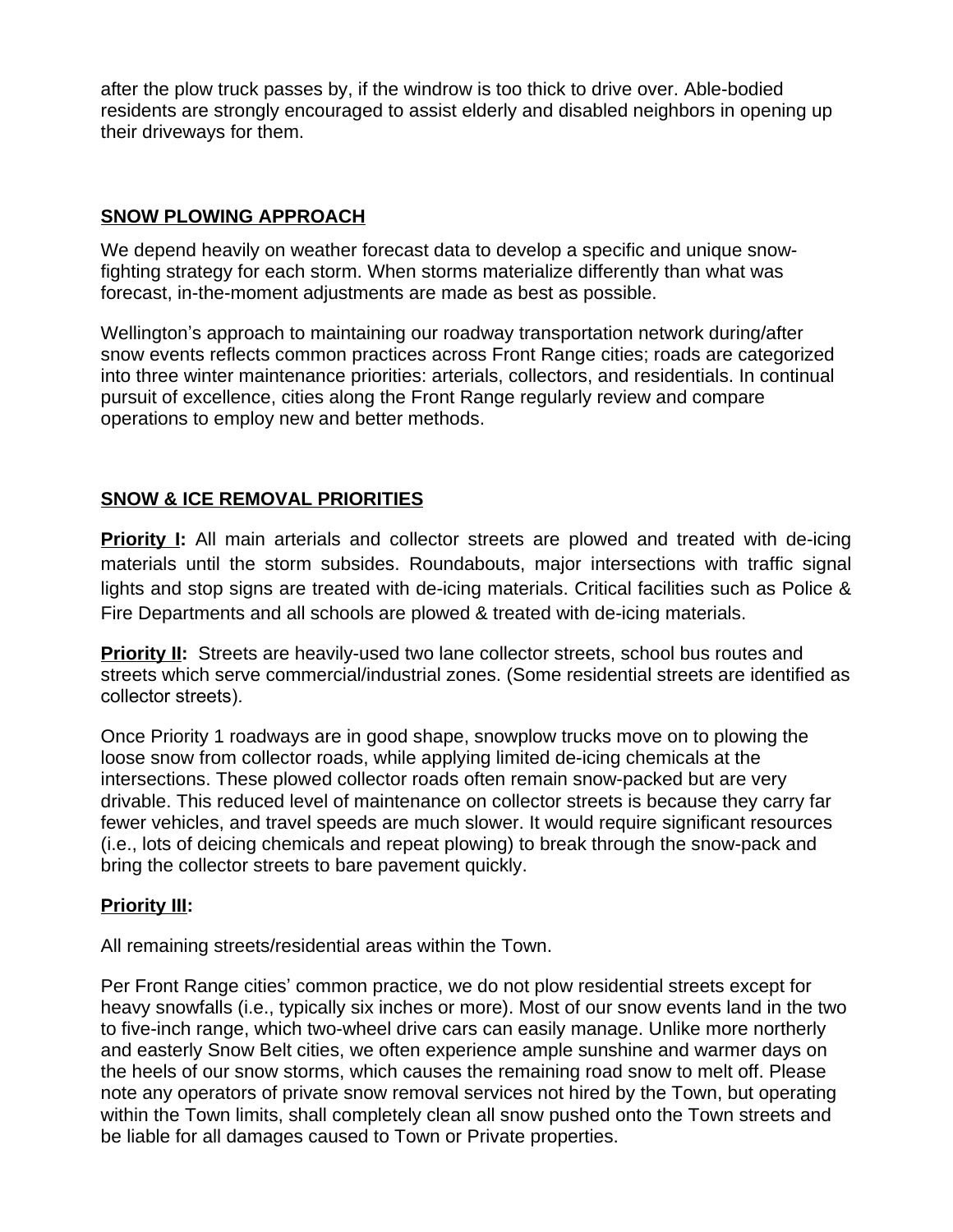## **The Town of Wellington assumes no responsibility for damages to mail boxes**.

#### **HOW YOU CAN HELP!**

In order for Town crews to be as efficient as possible, we need help from the residents and private contractors.

The primary goal of the Public Works Department is to provide the traveling public with the safest driving surface possible in an efficient and economical way with resources available to the Town of Wellington during snowstorms.

The Town strives to remove snow and ice from our roadways as quickly and efficiently as possible while keeping roads open and essential traffic moving. This does not mean bare and dry pavement should be expected after each snowstorm. The goal of snow and ice operations is to return road surfaces to safe winter driving conditions as soon as possible.

It must be recognized that each snowstorm has its own character with variable conditions, such as air and pavement temperatures, wind speeds and directions, precipitation rates and types, timing, duration, and traffic activity. This plan must remain flexible and take into consideration these variables.

- If you do get stuck or slide off the road, please do not leave your vehicle stranded, arrange for it to be towed to a safe location. Town plow drivers will not pull private stuck vehicles out of ditches or snow drifts.
- ❖ Park your vehicle in your driveway.
- Do not allow your vehicle to hang out of the driveway onto the street.
- Remind your children to stay behind the sidewalks when they see the plow trucks coming towards them.
- \* Remove portable basketball hoops, hockey goals, skateboard ramps and other structures from the street. This will enable plow trucks to reach the curb and eliminate damage to the truck or portable structure.
- ❖ Shovel sidewalks within 24 hours after a storm.
- When cleaning driveways, sidewalks and parking lots, **DO NOT** put snow in the street or public right of way. Doing so can cause obstructions in the roadways and cause problems for other motorists or emergency services. Also please remove snow in flow pans and gutters to help eliminate ice backups in storm drains, it can cause drainage issues. When trucks are plowing snow and spreading material, stay back from the truck a minimum of 100 feet to avoid problems!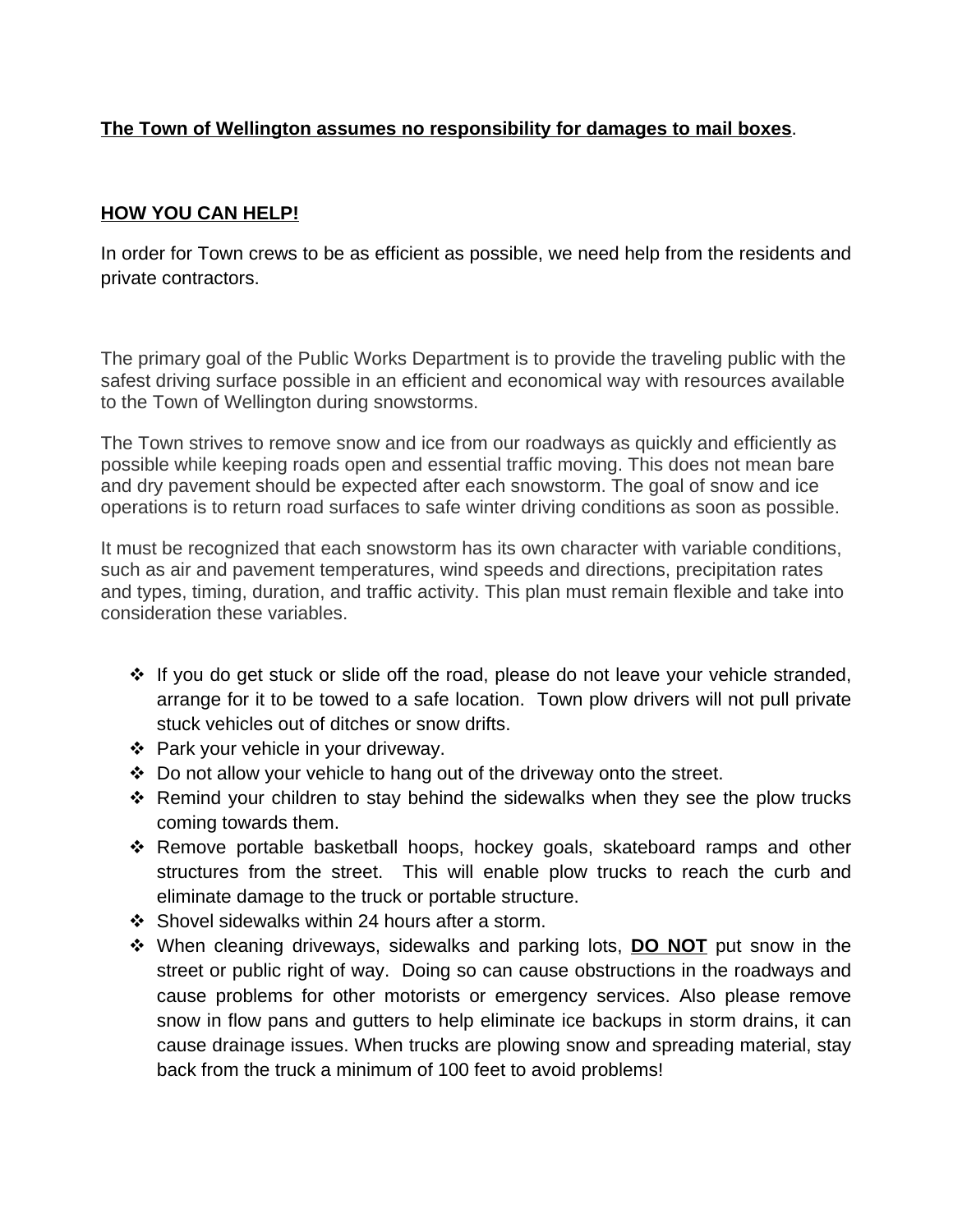- $\div$  Plow trucks may have to back up and there are blind spots in the mirrors; therefore, for your safety, do not pull up directly behind them. They may not be able to see you.
- $\div$  Snow plow blades are generally wider than the vehicle they are attached to, in order to maximize the effort to clear the road. Plow trucks *generally* push snow to the right side. Never attempt to pass a plow truck on the right side when they are plowing snow, because that is the side the snow is being pushed to.

# **TOWN OWNED SIDEWALKS**

The Town of Wellington removes snow from parks and trails, sidewalks around Town facilities and parking lots, bridges, and underpasses. During a normal snow event, crews remove snow as usual. The Leeper/Senior Center will also be plowed and shoveled for weekend hours as needed.

# **RESIDENTIAL SIDEWALKS**

Residents are responsible for clearing all snow from their sidewalks and driveways within 24 hours after a snow fall ceases. When residents fail to do this, school children and pedestrians are forced to walk on either snow-packed and icy sidewalks, or out in the street itself. Either scenario can lead to serious injury. The owner or occupant shall be liable for any injuries and property damage incurred by any person as a result of the failure of such owner or occupant to comply.

- When shoveling your walk, please pile the snow on your lawn, not in the street. Piling or blowing snow into a public right-of-way is disallowed by Municipal Code because it can present a potential traffic hazard and can also block the flow of drainage.
- If your sidewalk is still icy after being shoveled, apply a de-icing agent available for purchase at most grocery, discount and hardware stores.
- If Town snowplows bury curb-attached sidewalks, on Priority 1 routes, during street snow removal efforts. Crews will not be deployed for sidewalk clearing until the storm has ended.
- To report an un-shoveled sidewalk, please call Code Enforcement at 970-568-9000, with the specific address. After providing ample notice to the offending residence, the Town may levy both a removal fee and a fine if it must clear such a walk.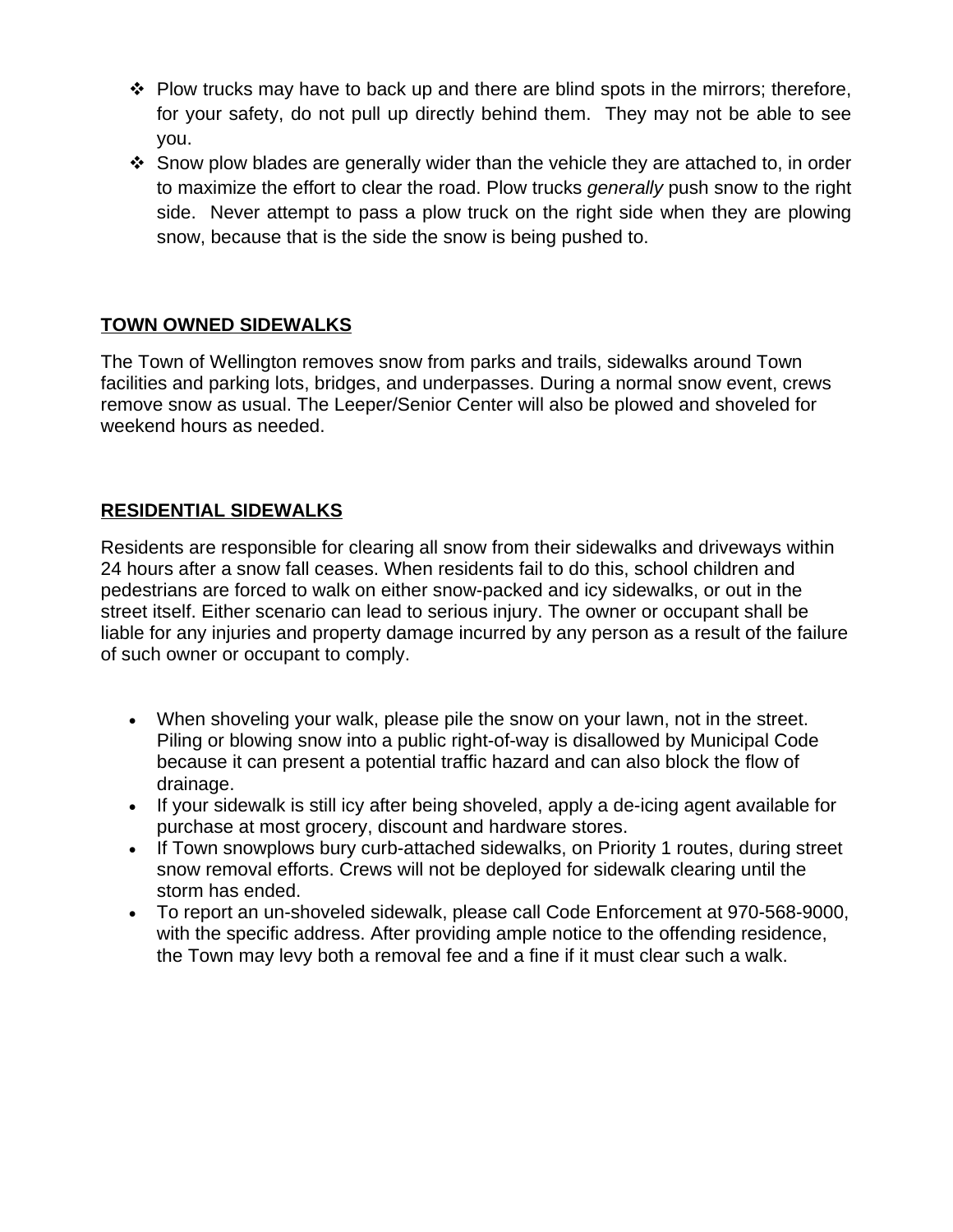

| Prio |
|------|
| Pric |
| Prio |

ority 1 Major Collector ority 2 Minor Collector ority 3 Residential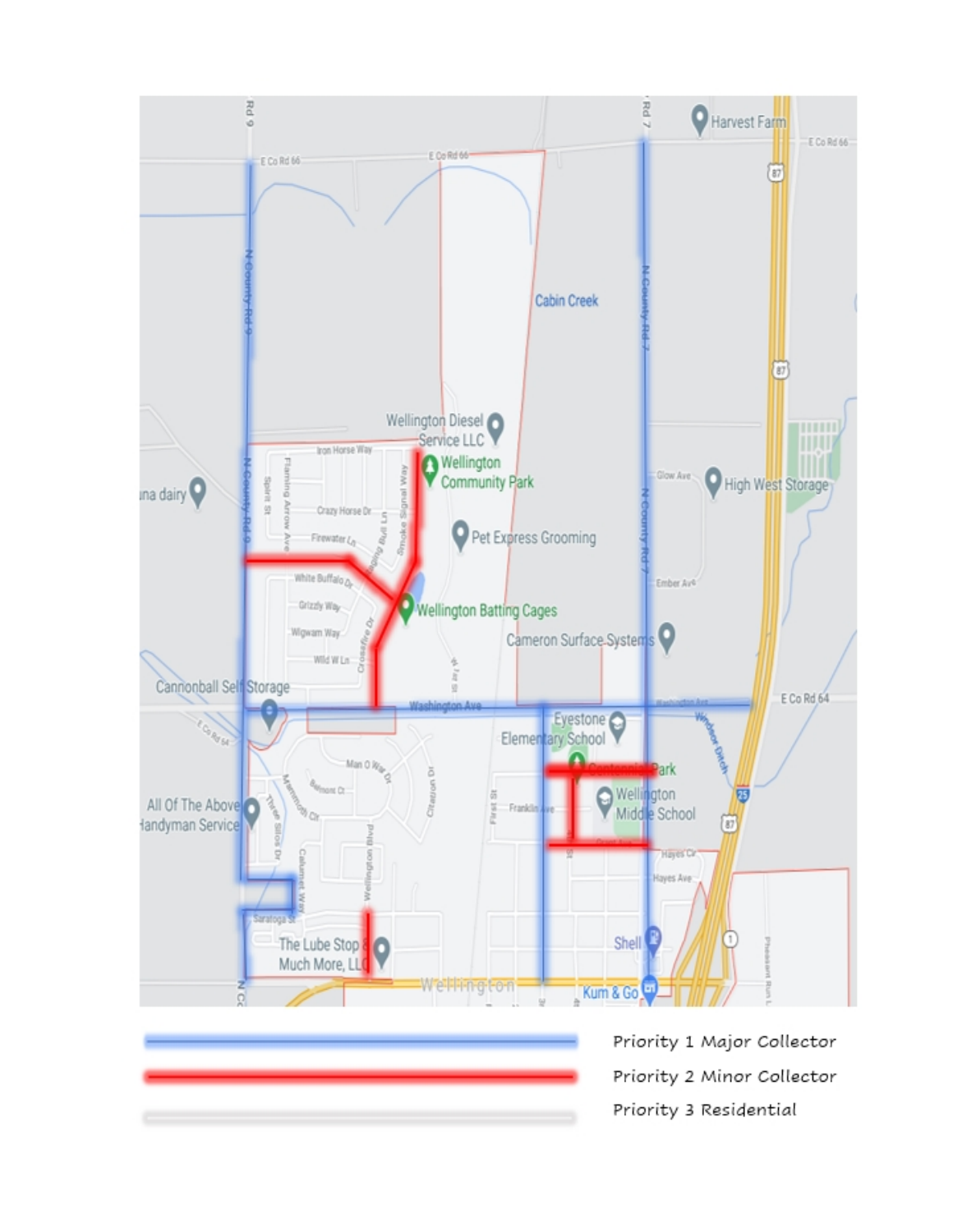

| Priority 1 Major Collector |
|----------------------------|
| Priority 2 Minor Collector |
| Priority 3 Residential     |